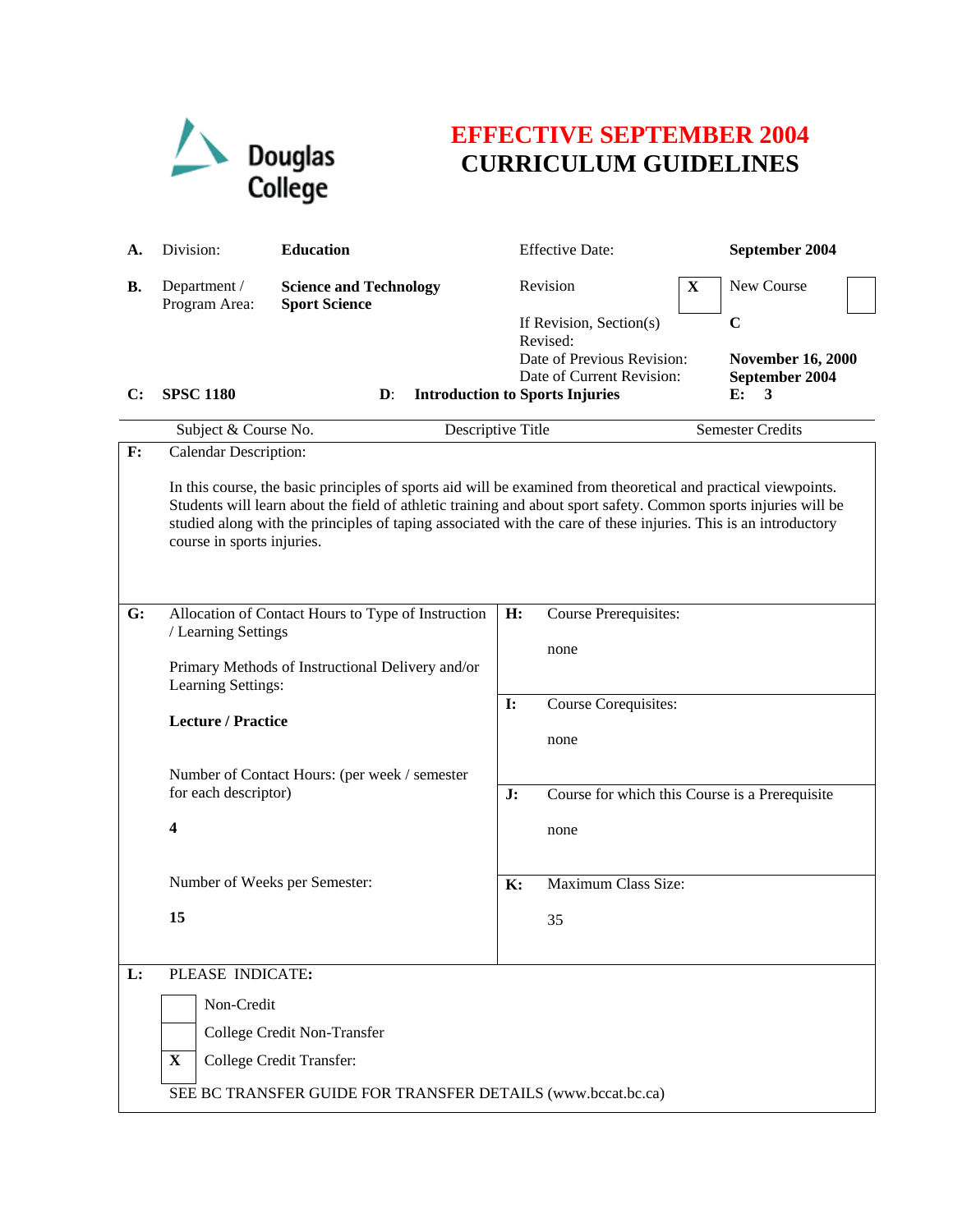**M:** Course Objectives / Learning Outcomes

Upon completion of the course the student will be able to:

- 1. Describe the field of the athletic training.
- 2. Describe and demonstrate sports safety principles.
- 3. Describe common sports injuries.
- 4. Describe the relationship of sport and fitness principles to sports injuries.
- 5. Demonstrate basic taping techniques.

**N:** Course Content:

1. Athletic Training

The student will:

- 1.1. Describe the role of the athletic trainer.
- 1.2. Describe the components of the athletic training program.
- 1.3. Describe the human body as related to sports injuries:
	- 1.3.1. Structural factors
	- 1.3.2. Functional factors
	- 1.3.3. Movement concepts
- 2. Sports Safety Principles

The student will:

- 2.1. Describe the principles of the prevention of sports injuries.
- 2.2. Describe emergency sports aid preparation and procedure.
- 2.3. Describe and demonstrate the application of standard sports aid: 2.3.1. R.I.C.E. principles
	- 2.3.2. Care of overuse and chronic injuries.
- 3. Common Sports Injuries

The student will:

- 3.1. Identify the types of sports injuries.
- 3.2. Describe the etiology and pathology of common sports injuries.
- 4. The Relationship of Sport and Fitness Principles to Sports Injuries

The student will:

- 4.1. Describe the role of nutrition and drug ingestion within sports injuries.
- 4.2. Describe the application of the principles of fitness and training to sports injury prevention and care.
- 4.3. Describe the concept of wellness as applied to sports injuries.
- 4.4. Describe the management of sports injuries.
- 5. Basic Taping Techniques

The student will

- 5.1. Describe and demonstrate the use of basic sports aid supplies.
- 5.2. Describe and demonstrate functional taping principles:
	- 5.2.1. Biomechanical factors
	- 5.2.2. Procedures
	- 5.2.3. Techniques